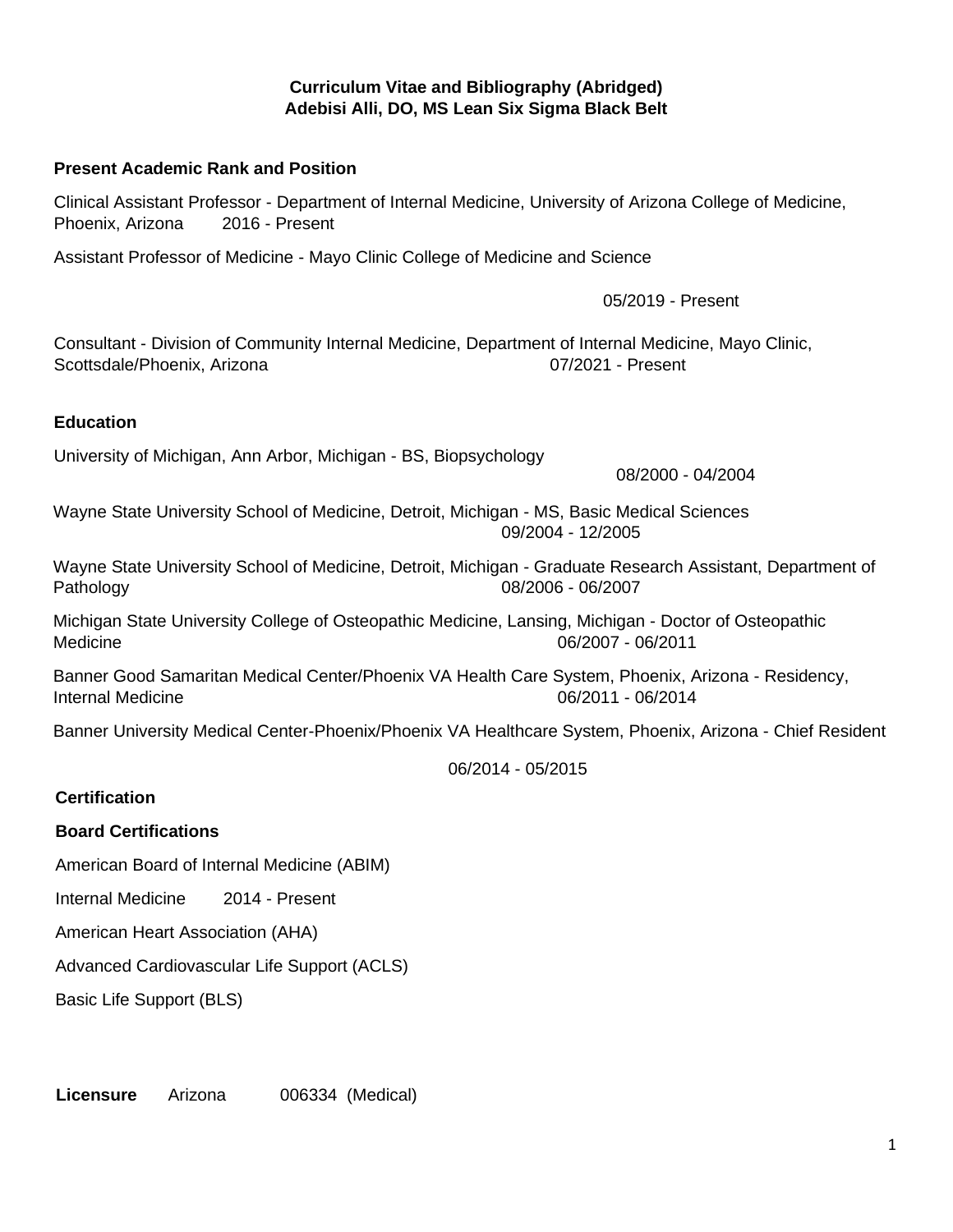## **Honors and Awards**

| Internal Medicine Resident Community Service - Banner Good Samaritan Medical Center                                 |             |
|---------------------------------------------------------------------------------------------------------------------|-------------|
|                                                                                                                     | 2013 - 2014 |
| Resident of the Year - Banner Good Samaritan Medical Center; Internal Medicine Center                               |             |
|                                                                                                                     | 2013 - 2014 |
| Director Award - Phoenix Veterans Affairs Healthcare System                                                         | 2014        |
| First Place - Patient Safety/Quality Improvement - Arizona Chapter, American College of Physicians                  | 2014        |
| Nominee, Resident of the Year - Arizona Chapter, American College of Physicians                                     | 2014        |
| Top Poster Presentation - IHI 2014 20th Annual Scientific Symposium                                                 | 2014        |
| Young Achievers in Medicine Recognition - American College of Physicians                                            | 2015        |
| Nominee, Volunteerism & Community Service Award - Arizona Chapter, American College of Physicians                   | 2016        |
| 2016-2017 Best Required Rotation - VA Ambulatory, University of Arizona College of Medicine                         | 2017        |
| Certificate of Appreciation for Improvement of SAIL Measures - Phoenix VA Health Care System                        | 2017        |
| Early Career Physician National Abstract Competition - Winner - American College of Physicians, Phoenix,<br>Arizona | 2017        |
| Early Career Physician of the Year, Chapter Award - American College of Physicians, Phoenix, Arizona                | 2017        |
| Inspiration Award - Womens Physician Section, American Medical Association                                          | 2019        |
| 2020 Exceptional Mentor Award - American Medical Women's Association                                                | 2020        |
| I Stand With Her Awards - She for She Nominee - Women in Medicine, Mayo Clinic                                      | 2020        |

#### **Previous Professional Positions and Major Appointments**

Co-Founder - Michigan State University-Lansing Eastern High School; S.T.A.R.T. Mentorship Program, East Lansing, Michigan 2008 - 06/2011

President - Housestaff Council, Banner University Medical Center-Phoenix, Phoenix, Arizona 06/2013 - 06/2014

Co-Director and Co-Founder - Diversity Mentorship Initiative

Affiliated with UofACOM-P, Midwestern University, & National Medical Association—Arizona Chapter 06/2014 - 07/2018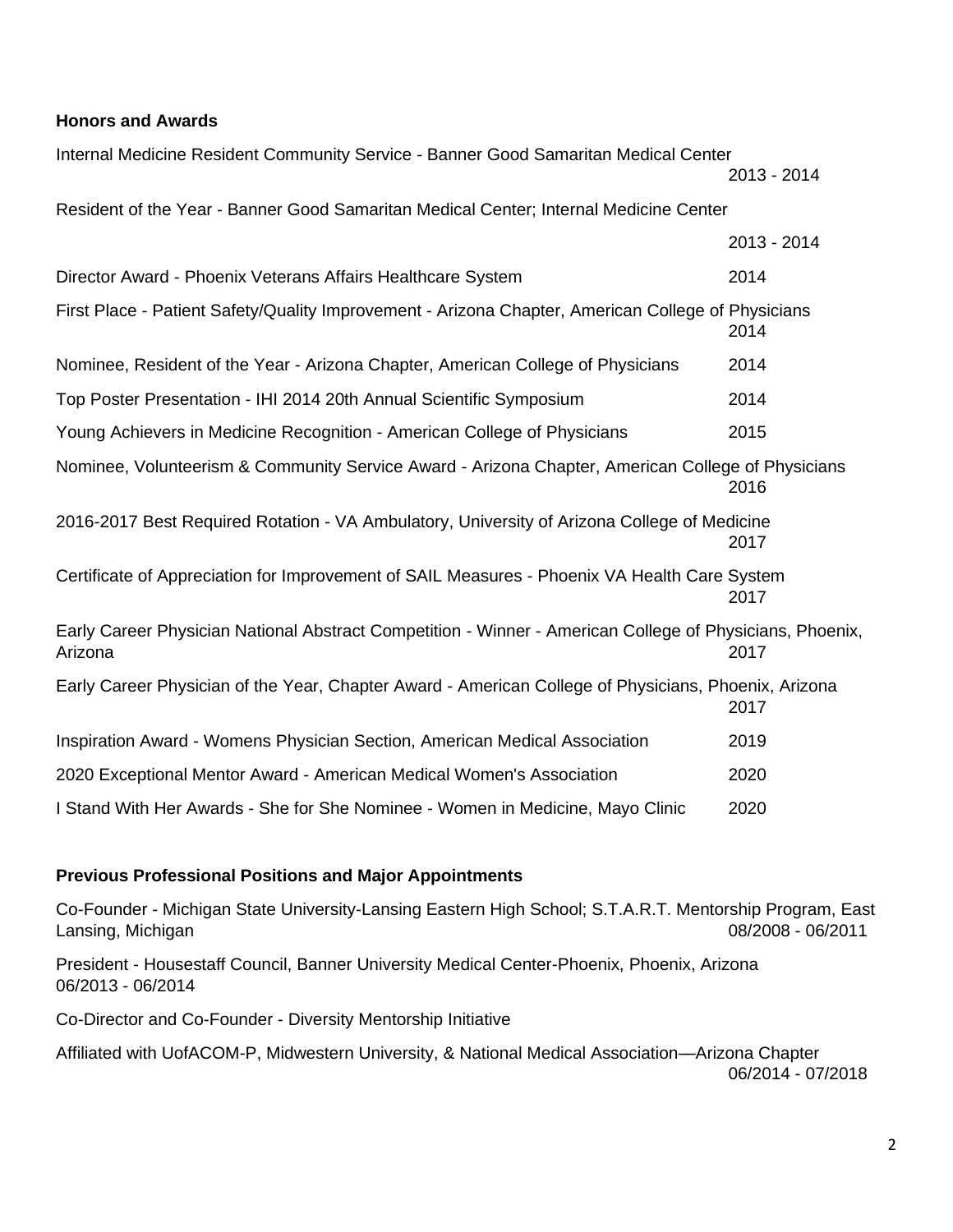VISN Coordinator - Goals of Care Training Life-Sustaining Treatment Decisions Initiative, Phoenix Veterans Affairs Health Care System 06/2014 - 07/2018

Medical Director and Co-Founder - VA Academic Patient Aligned Care Team Residency Clinic & Post-Hospital Discharge Clinic, University of Arizona College of Medicine, Phoenix, Arizona In affiliation with BUMC-P & PVAHCS 06/2014 - 2018

Director - VA Quality Improvement & Patient Safety Education Program, University of Arizona College of Medicine 06/2014 - 07/2018

Associate Program Director - Internal Medicine Residency Program, The University of Arizona College of Medicine, Phoenix, Arizona In affiliation with BUMC-P & PVAHCS 03/2017 - 07/2018

Senior Associate Consultant - Division of Community Internal Medicine, Department of Internal Medicine, Mayo Clinic, Scottsdale, Arizona 07/2018 - 06/2021

Senior Associate Consultant - Division of Women's Health, Department of Internal Medicine, Mayo Clinic, Scottsdale, Arizona 06/2021 - 07/2021

## **Presentations Extramural**

*National or International Invited*

Improving Appointment Timeliness in Internal Medicine Residency Clinic Institution for Healthcare Improvement (IHI) 30th Annual National Forum Orlando, Florida 12/2018

Gender Equity and Leadership in Clinical Medicine Swiss Society of General Internal Medicine (Cancelled in 2020 due to COVID) Basel, Switzerland 2021

Creating Safe Learning Environments to Explore a Diversity, Equity, Inclusion, & Anti-Racism Curriculum Group on Education Affairs Annual Conference (virtual) 04/2021

Mayo Clinic Alix School of Medicine Curricular Response to I-DARE (Inclusion, Diversity, Anti-Racism, & Equity) during Pandemic Mayo Clinic Quality Conference (virtual) 07/2021

Office Based Quality Improvement: Practical Tips for Primary Care Mayo Clinic Updates in Internal Medicine (Cancelled in 2020 due to COVID) Sedona, Arizona10/2021 Oral

Patient Safety as a Consultative Service: Teaching to Evaluate Adverse Events and Near Misses Association of American Medical Colleges Integrating Quality Meeting Chicago, Illinois 06/2016

Standardizing a Patient Check-In Process within the Emergency Department: An Interprofessional Approach to Quality Improvement ACP Internal Medicine Scientific Meeting San Diego, California 03/2017

Adapting New TB Screening Protocols in Low Prevalence Environment Project Clinical Project Category 1st Place prize PVAHCS, VISN 22 Improvement Expo Phoenix, Arizona 06/2018 Poster

Mayo Clinic Alix School of Medicine Curricular Response to I-DARE (Inclusion, Diversity, Anti-Racism, & Equity) during Pandemic Mayo Clinic Quality Conference (virtual) 10/2021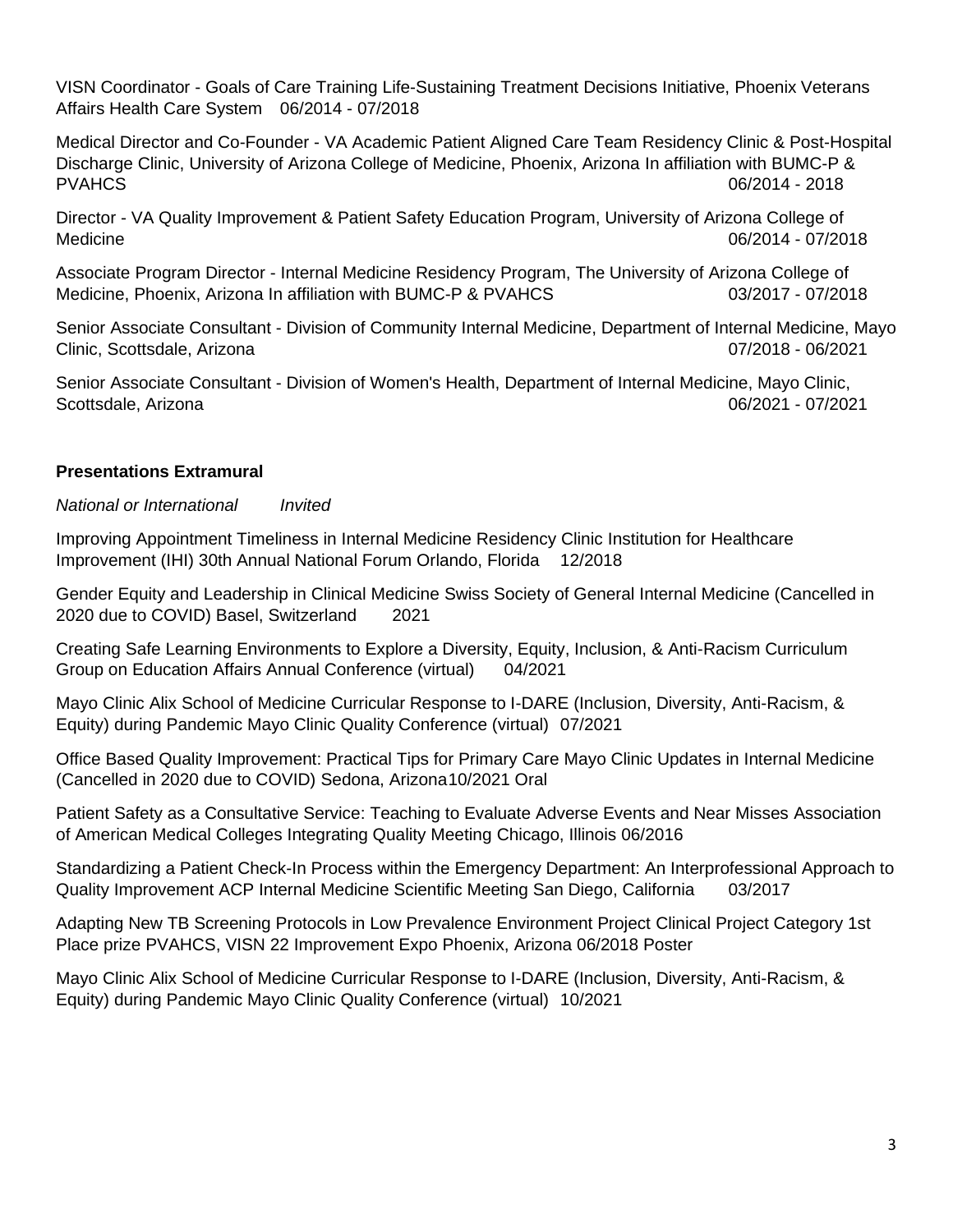## *Regional Invited*

Transitioning out of the Hospital: Discussions of Advance Care Planning American College of Physicians - Arizona Chapter - Internal Medicine Scientific Meeting Scottsdale, Arizona 10/2020

Creating Safe Learning Environments to Explore a Diversity, Equity, Inclusion, & Anti-Racism Curriculum AAMC Central Group on Education Affairs (virtual) 04/2021Oral

Patient Safety as a Consultative Service: An Innovative Curriculum WIHI Web-based Talk show

Institution for Healthcare Improvement (IHI) 20th Annual Scientific Symposium on Improving the Quality and Value of Health CareOrlando, Florida 02/2015

Standardizing our Process to Update Veteran Contact Information during Check-In into the Emergency Department: An Interprofessional Approach to Quality Improvement Society for General Internal Medicine Mountain West Regional Meeting Phoenix, Arizona 10/2016

Effective Leadership for the 21st Century Building the Next Generation of Academic Physicians (BNGAP) Southwest Regional Conference Tucson, Arizona 03/2017

# **Quality Initiatives**

# *Quality Improvement Projects*

Launching a Diversity, Equity, Inclusion and Anti-Racism Curriculum (Gold Project) Amy M. Seegmiller Renner, PhD, MS, Barbara L. Jordan, MA, Shannon K. Laughlin-Tommaso, MD, Amit A. Shah, MD, James (Jim) R. Gross, PhD, MS, Adebisi (Bisi) Alli, DO, MS.07/22/2021

# **Bibliography**

# *Peer-reviewed Articles*

1. Alli A. Helping Patients to Adopt Healthier Lifestyles. 2010 Spring TRIAD Journal of the Michigan Osteopathic Association. 2010; 21(2).

2. Amin RH, Mathews ST, Alli A, Leff T. Endogenously produced adiponectin protects cardiomyocytes from hypertrophy by a PPARgamma-dependent autocrine mechanism. Am J Physiol Heart Circ Physiol. 2010 Sep; 299 (3):H690-8 Epub 2010 July 09 PMID: 20622112 PMCID: 2944479 DOI: 10.1152/ajpheart.01032.2009

3. Alli A. Never Waste a Pandemic: Strategies to Increase Advance Care Planning Now. MCP: Innovations, Quality & Outcomes (accepted). 2021.

4. Alli A, et al. Advancing Women to Leadership Positions through Individual Actions and Institutional Reform. Pediatrics Supplemental (accepted). 2021 Sep.

# *Audio/Video/CD-ROM/etc.*

1. Christensen A, Lorenz A, Feely MA, Havyer RD, Kilpatrick M, Alli A, Carey EC. Ask-Tell-Ask http://intranet.mayo.edu/charlie/center-palliative-medicine/files/2020/05/5.-Ask-Tell-Ask-Single-Slide-1.pdf.2020;